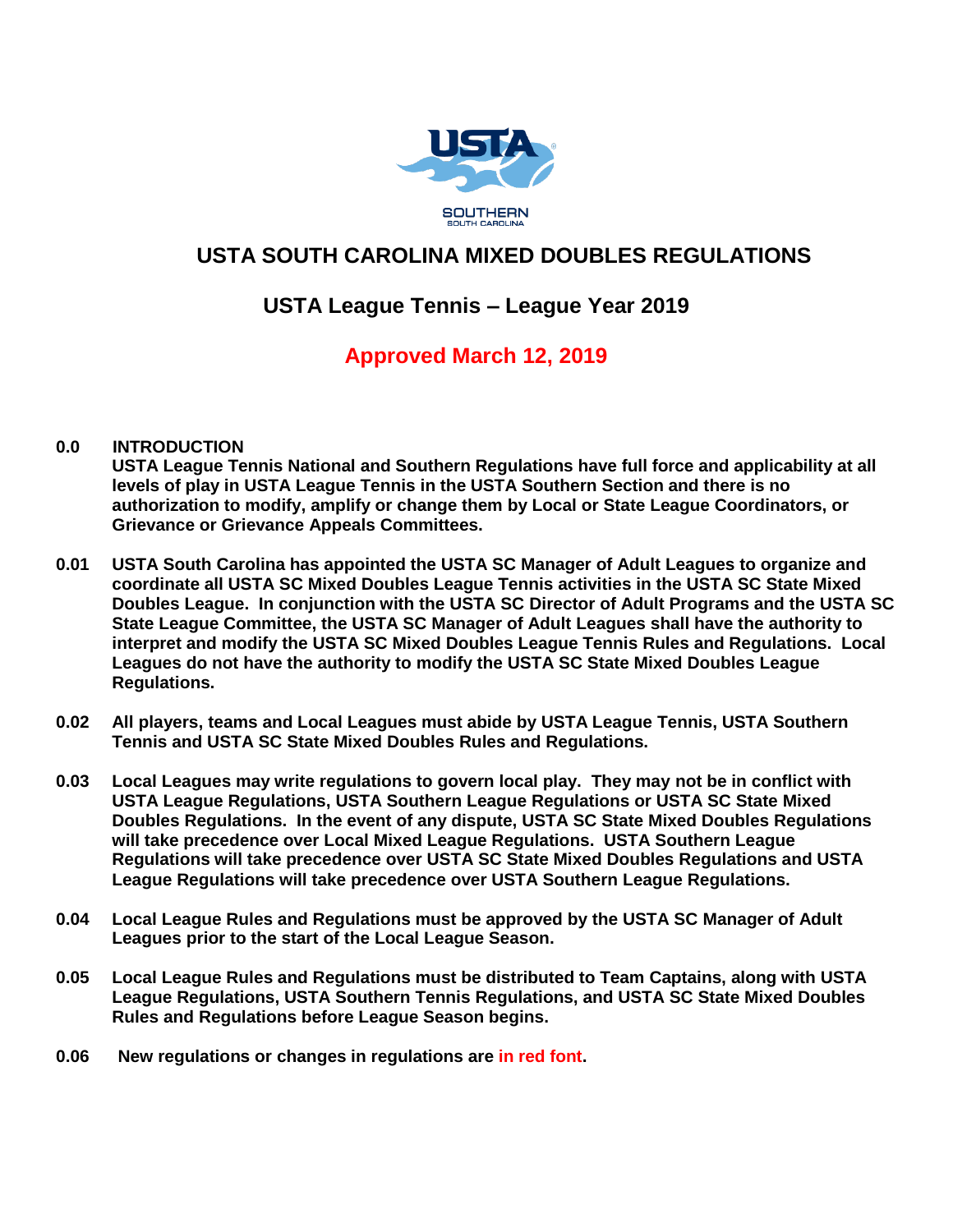## **1.00 GENERAL**

**1.04C USTA League Registration**

**1.04C(1) Initial rosters must be entered in TennisLink before League play begins.**

**1.04C(2) 1.04C (2) Score Reporting in TennisLink. The initial entry of match scores in TennisLink must take place within 48 hours of the completion of the match. After match scores have been entered in TennisLink, they must be confirmed by the opposing team within 48 hours of the initial entry or the initial score will automatically be considered valid. Failure to comply may subject teams to a grievance and/or double default. (Southern Reg. 1.04C(2) In South Carolina, Local Leagues may make a rule regarding team matches that are not entered in TennisLink within 48 hours of the completed match. If a Local League does not specify a procedure for teams not reporting scores in TennisLink within 48 hours, then the Southern regulation stated above will take precedent.**

**1.04D(1) Geographic Areas: Local league regulations must specify geographic areas for league play.**

**1.04D(2) All Local Mixed Leagues (18 & Over, 40 & Over, 55 & Over, and 65 & Over) must end team registration on or before June 9, 2019. Teams may continue to add players per local league regulations.**

**1.04D(3) Local Mixed Leagues will set deadlines for registering players and for adding players to rosters. Team rosters with a minimum number of legal players (3 men and 3 women) must be submitted into TennisLink by the deadline date published by the Mixed Local League Coordinator. Team rosters that do not meet this deadline date will be deleted and those players who have registered on this deleted team can be moved to another team before league play begins. Teams cannot be added after the initial deadline date without approval from the USTA SC Manager of Adult Leagues.**

**1.04D(3)(a) Players may not be added to the team roster during local league flight playoffs or at any championship. The USTA SC Manager of Adult Leagues will inform Local Mixed Leagues of add-on deadlines for State Championships.**

**1.04D(4) Local Mixed Doubles Leagues may limit the number of players that appear on a team roster.**

**1.04D(7) The USTA SC Manager of Adult Leagues, in consultation with the USTA SC Director of Adult Programs, will determine which NTRP levels will play their local league at the State Championship when the rosters for these levels have been submitted. Legal team rosters for these levels must be submitted by the initial mixed league deadline date for the area in which the team is registering.**

**1.04D(8) The deadline for adding players to a roster for teams advancing directly to state is August 23, 2019.**

**1.04D(9) Number of Teams. When a Local League does not have the required number of Teams, (two teams) for Mixed 18 & Over, Mixed 40 & Over, Mixed 55 & Over, and Mixed 65 & Over to constitute a level, the affected Local League Coordinators, shall either:**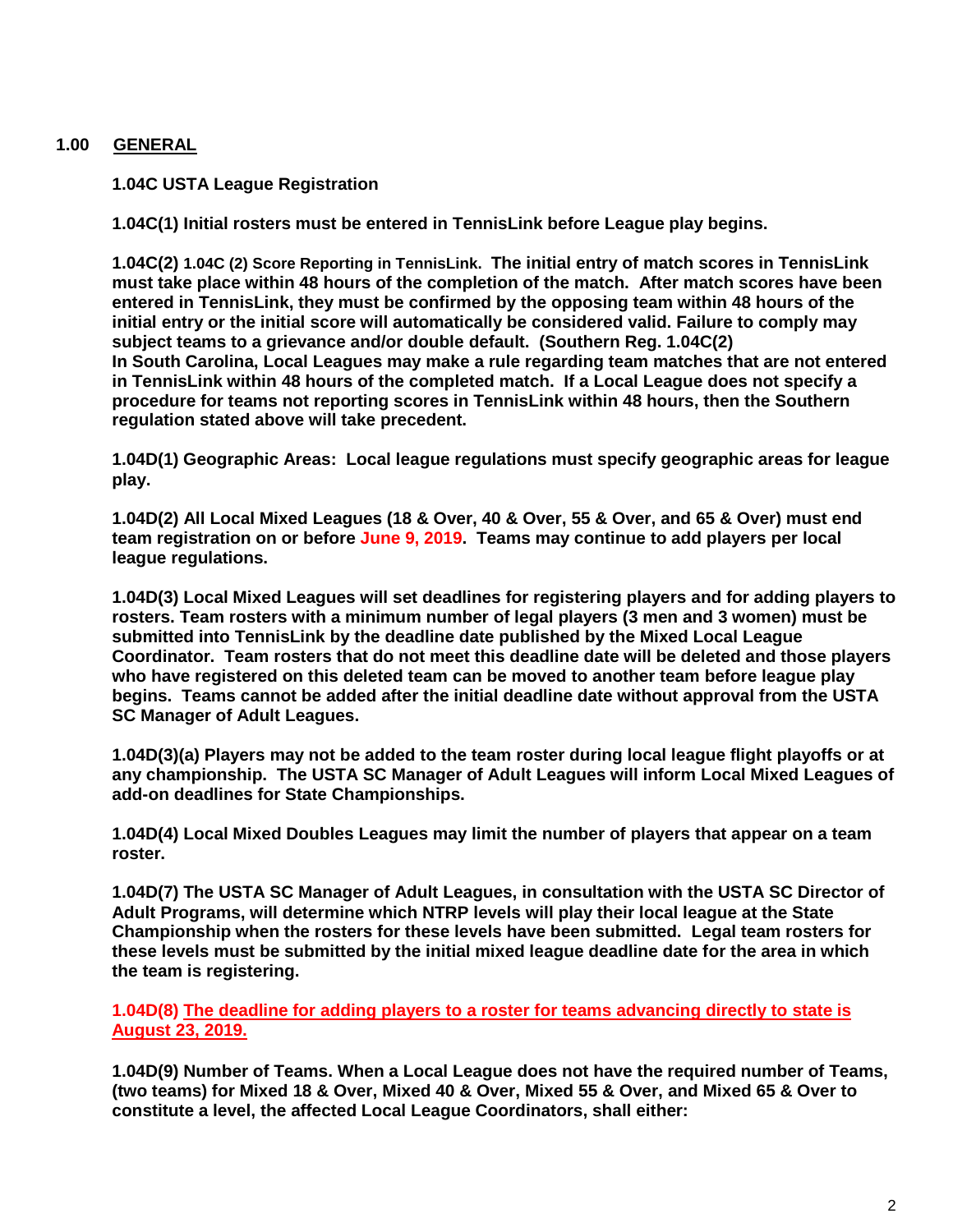- **(1) Offer to move that team to another age division offered in that area in that particular level, if applicable.**
- **(2) Move individual players to another team in that area, if applicable, or move them to an "Extra Players" flight to hold for future play in other leagues, i.e. Mixed, Combo, etc.**
- **(3) The USTA SC Manager of Adult Leagues may move a singleton team to another area's league tree only if it is agreed upon by both local league coordinators and accomplished before that recipient area's deadline.**
- **(4) Complete teams that are moved to play in a local league area other than their home local league must secure home courts in that local league they choose to participate unless both local league coordinators agree on something different.**
- **(5) If one singleton team is moved into an already existing league of at least 2 teams, then that singleton team must secure home courts in that host local league where they have been moved and if that singleton team wins that league, they will represent that host league at the State Championship.**
	- •**The singleton team must follow all rules and regulations of the host league.**
	- •**The host league is responsible for all awards, state championship fees (if applicable) and state championship registration.**
- **(6) If Local League coordinators agree to combine singleton teams in order to form a league for those teams to qualify, the winning team from that singleton league will be allowed to represent the Local League where they initially registered.**
	- •**Rules and regulation issues that occur during the singleton team league play will be handled by the USTA SC Manager of Adult Leagues in consultation with the Local League coordinators that are involved.**
	- •**The area that is represented by the winning team will be responsible for all awards, state championship fees (if applicable) and state championship registration for that team.**
- **(7) Refund all or a portion of the registration fee in accordance with the Local League policy**.
- **1.04E(1) South Carolina will have no residency requirements for mixed local league play.**

**1.04E(2) All players must be current members of USTA through the Local Mixed Doubles League season including local playoffs. Any player who progresses to championship levels in the USTA Mixed League Tennis Program must be a current member through each championship progression.**

**1.04E(3) Player Age Requirements. Each player shall have reached the required minimum age prior to or during the calendar year in which such player participates in his or her first local league.**

#### **1.04G PLAYER PARTICIPATION**

**1.04G(3) A player may play at the same NTRP level in the same division (18 & Over, 40 & Over, 55 & Over and 65 & Over) on teams in separate Mixed Leagues in South Carolina during the same season.** 

**1.04G(4) During the South Carolina Mixed League Season, a player may participate in more than one NTRP level in the Mixed 18 & Over, 40 & Over, 55 & Over and 65 & Over divisions in the same Mixed League during the same season.**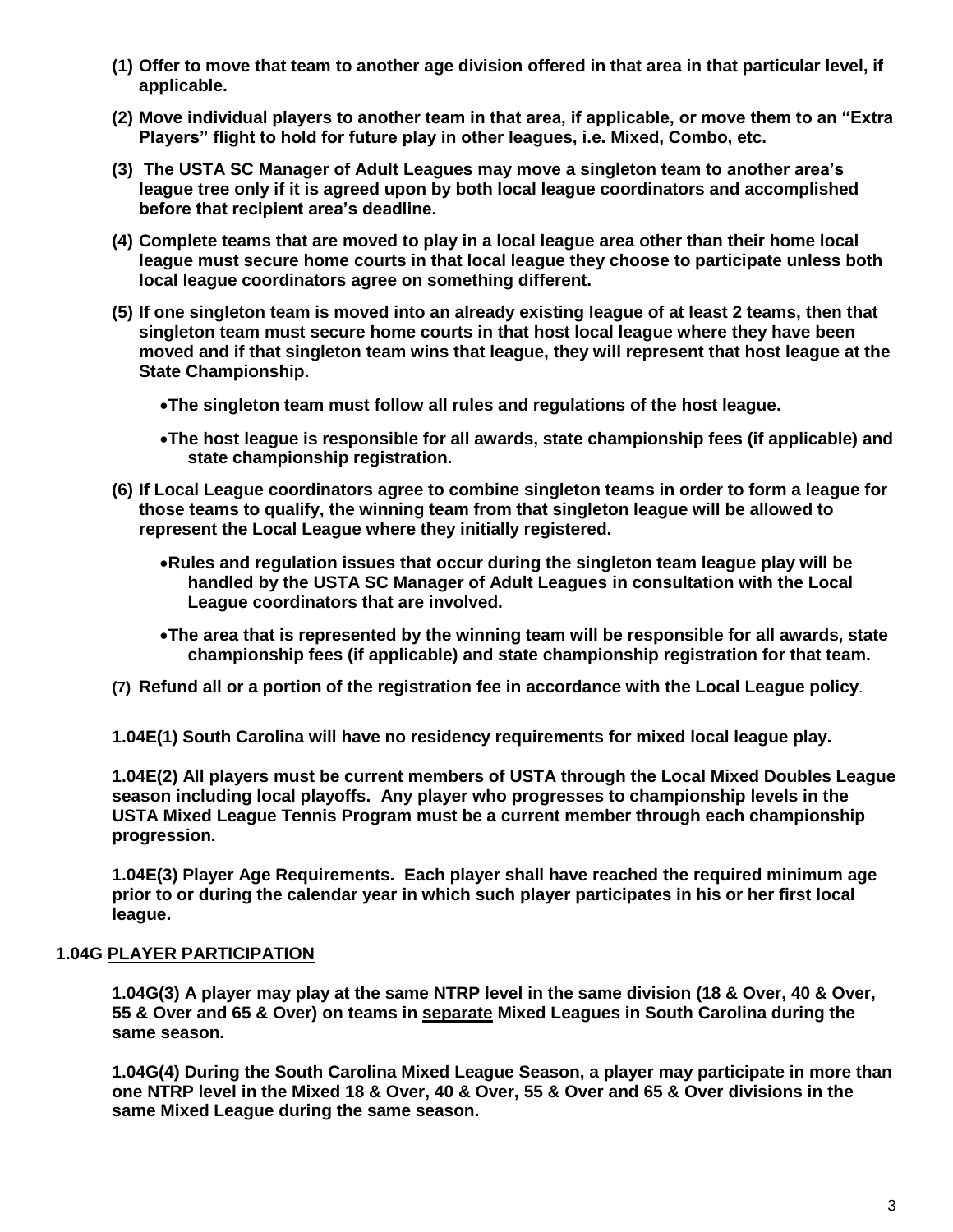**1.04G(6) Players who qualify for South Carolina Mixed Doubles Championships in 2019 may advance on more than one team within an Age Group only if they are at different NTRP levels. No accommodations for scheduling will be made at the Mixed State Championships.**

**1.04G(7) If a player qualifies for the SC Mixed State Championships on two or more teams at the same NTRP level in the same division (18 & Over, 40 & Over, 55 & Over or 65 & Over), the individual must declare which team he or she will represent. In the absence of a declaration, the first match played will determine which team he or she will represent. Any matches played on a second team will be defaulted.**

## **2.00 USTA LEAGUE REGISTRATION**

## **2.01A Levels of Play**

**2.01A(4) The USTA SC Mixed Doubles League Program offers team competition for 18 & Over men and women with levels of straight 2.5 and combined 6.0, 7.0, 8.0 9.0 and 10.0. The League also offers team competition for 40 & Over men and women with combined levels of 6.0, 7.0, 8.0, and 9.0. A Mixed Doubles league is offered for 55 & Over men and women with combined levels of 6.0, 7.0, 8.0 and 9.0 and 65 & Over men and women in combined levels of 6.0, 7.0 and 8.0. All State rules, as outlined, apply to all USTA SC State Mixed Doubles Leagues unless otherwise noted. A player may compete in 18 & Over, 40 & Over, 55 & Over and 65 & Over Mixed Doubles Leagues in accordance with the appropriate rules.**

- **Straight 2.5 (example of combinations 2.0 & 2.5 or 2.5 & 2.5)**
- **6.0 (example of combinations 3.0 & 3.0 or 2.5 & 3.5)**
- **7.0 (example of combinations 3.5 & 3.5 or 3.0 & 4.0)**
- **8.0 (example of combinations 4.0 & 4.0 or 3.5 & 4.5)**
- **9.0 (example of combinations 4.5 & 4.5 or 4.0 & 5.0)**
- **10.0 (example of combinations 5.0 & 5.0 or 4.5 & 5.5)**

**If a partnership desires to play together and does not equal an above level, they may play up, i.e. 3.0 and 3.5 may play 7.0 together because they are not more than one point apart.**

**2.01A(4)(a) Only 2.0 and 2.5 rated players may play at the 2.5 level**

**2.01A(4)(b) Using combined NTRP level, the combined NTRP level of the mixed doubles team cannot exceed the combined NTRP ratings level entered.**

**2.01A(4)(c) The NTRP difference between members of an individual mixed doubles team may not exceed 1.0.**

**2.01A(4)(d) The minimum NTRP Level for 6.0 is 2.5; 7.0 is 3.0, 8.0 is 3.5, 9.0 is 4.0, 10.0 is 4.5.**

## **2.01C Competition Format**

**2.01C(3) All USTA SC Mixed Doubles Leagues will use the Match Tiebreak (first to 10 by a margin of 2) in lieu of a third set in Local Mixed League play including playoffs.**

**2.01C(3)(a) Procedures in the Event of a Tie: If a local league has a playoff, it will defer to the Championship Procedures in the event of a tie. (National regulation 2.03H).**

**(1) Team Wins**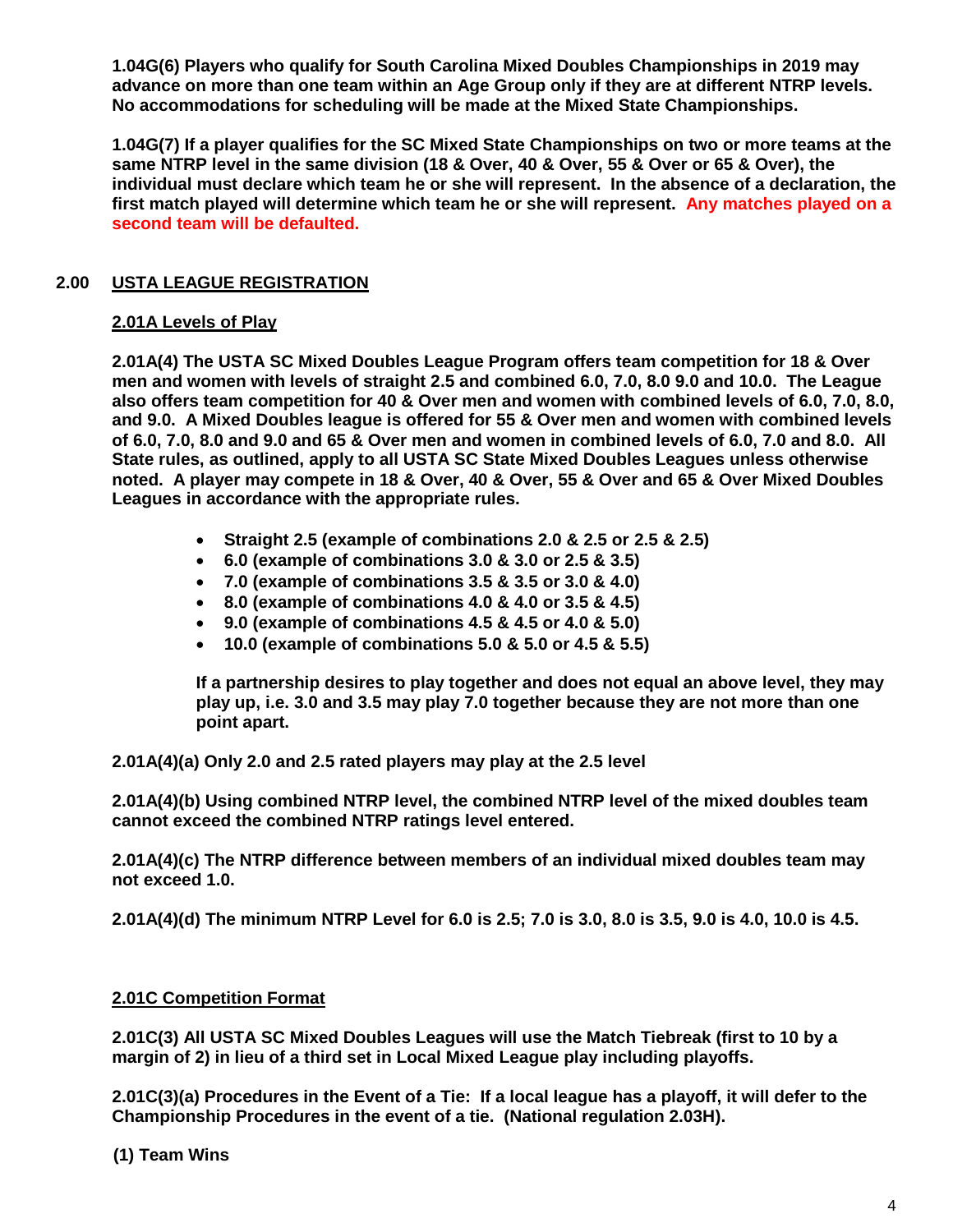- **(2) Individual Wins**
- **(3) Head to Head. Winner of the head-to-head match.**
- **(4) Sets. Loser of the fewest number of sets.**
- **(5) Games. Loser of the fewest number of games.**

**2.01C(5) Team Lineups. An individual match is started when the first ball is put into play. After the start of an individual match, if injury to or illness of a player occurs, the opponents will be awarded a retirement for that individual match only. If a disqualification occurs, the opponents will be awarded a default.** 

 **2.01C(5)(a) In the event of illness, injury, disqualification, or no-show of a player prior to the start of an individual match (once the lineup has been exchanged), a team may substitute a player in the affected position within the 15 minute default time, using a player not already listed in the lineup. If no such substitution can be made, the affected position only will be defaulted in local mixed leagues.**

**2.01C(5)(b) In the event that a team match must be re-scheduled and starting times are staggered, where opponents are not available and ready to play, defaults will be awarded in the affected position only.**

**2.01C(5)(c) Local Mixed Leagues will make the rule regarding rescheduling of matches due to inclement weather.**

**2.01C(5)(d) Two players will play together in the higher position when both of their partners do not show in order to avoid two defaults (provided combined ratings do not exceed designated level of play).**

**2.01C(5)(e) An entire team default in Mixed Doubles is when a team defaults 2 or more individual courts in a 3-court team match. If a team commits a 'team default" for any reason during round robin play, all matches for the defaulting team already played or to be played shall be null and void when determining standings but will be used for ratings and advancement purposes. If all teams with a mathematical chance to advance have played the defaulting team in good faith, those matches shall stand as played when determining standings. Teams that default an entire match are expected to play the remainder of their schedule. A grievance will be filed against a team that is assessed a team default.**

**2.01C(5)(f) A Local Mixed League will set their policy for player's presence on court to receive a default.**

**2.01C(5)(g) All matches played by a team that drops out of the League during the USTA SC Mixed League Season will be used to qualify opponents for Championship play.**

**2.01C(5)(h) Retirements will be used to qualify all players involved in a retired match for Championship play.** 

## **2.02 PROGRESSION**

**2.02A Local League Competition. Each Local Mixed League MUST complete their Local Mixed League Season prior to USTA SC State Mixed Doubles League Championships. Note: The required Mixed State team information for all age divisions must be submitted to the USTA SC Manager of Adult Leagues by August 23, 2019.** 

#### **2.02B State Championships**

**2.02B(1)(b) The winner of each specific NTRP level in each age division in local league competition shall be entitled to advance to the State Championship. If the winning team is unable to attend, an alternate team, preferably the 2nd place team, can be asked to advance.**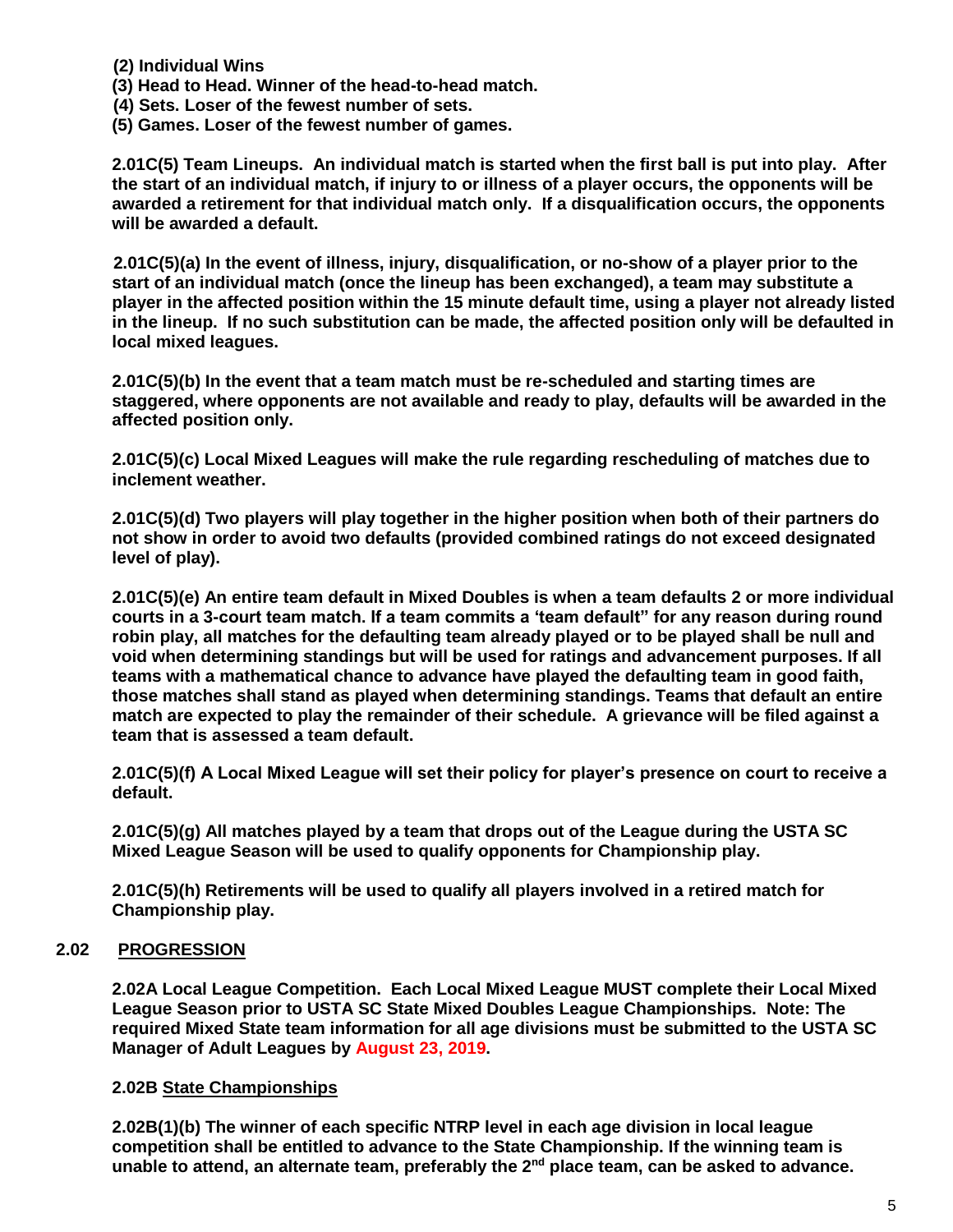**Should the second-place team not be available to attend then a 3rd place team from the Local League affected may be invited to advance to State Championships. If the 3rd place team from the affected Local League is unable to attend, then the wild card procedure will be utilized to complete the draw.**

**2.02B(1)(c) Wildcard Procedure: Wildcards will be chosen from a random draw based on the number of teams and positions by Area from the current Mixed Doubles season. The number of teams an Area has will be divided by the number of positions that Area qualifies for at State Championships. This number will determine the total chances the Area will have in the random draw. An Area whose team is drawn for a Wildcard and used at a particular level WILL BE ELIGIBLE to have a wildcard at the same level the following year. An Area whose team is named to replace a team that dropped out of the State Championship will remain eligible for a wildcard at that level the following year.** *Flights must have a minimum of four (4) teams to be eligible for a wildcard.*

## **2.03 DISTRICT AND SECTION CHAMPIONSHIPS**

#### **2.03A Eligibility**

**2.03A(3) All participants must be on the original roster and have played at least two matches locally (one default may count) in the Mixed 18 & Over division and the Mixed 40 & Over division in order to be eligible to compete at the USTA SC Mixed Doubles State Championships. A retired match shall count toward advancing for all players involved.**

**2.03A(3)(a) All participants must be on the original roster and have played at least one match locally (one default may count) in the Mixed 55 & Over and 65 & Over divisions in order to be eligible to compete at the USTA SC Mixed Doubles State Championships. A retired match shall count toward advancing for all players involved.**

**2.03A(3)(b) The Local Mixed League Coordinator will determine the method of selection for teams qualifying for the USTA SC State Mixed Doubles Championship if there is more than one flight in any level.**

**2.03A(3)(c) The winner of each level at the USTA SC State Mixed Doubles Championships (18 & Over and 40 & Over) will be allowed to advance to the Mixed Sectional Championships, October 11-14, 2019 in Little Rock, Arkansas.**

**2.03A(3)(d) The winner of each level at the USTA SC State Mixed Doubles Championships (55 & Over and 65 & Over) will be allowed to advance to the Mixed Sectional Invitational, November 1-3, 2019 in Little Rock, AR.**

**2.03D Competition Format: The USTA SC State Mixed Doubles Championships will be a round robin format. The Championship Draw is a random draw done by the championship referee once local play and local playoffs, when applicable, are completed. Where possible, however, teams from the same local league will be put in separate flights. The number of flights at a given level will depend on number of teams eligible. A flight typically will have four teams and the referee may elect to add wildcard teams to balance out flights.** 

**2.03D(4) Draws may be comprised of two, three or four flights typically with four teams in each flight. Levels with two flights – the winner of each flight will play a finals match to determine the State winner. Levels with three flights - In the case of three flights, a wildcard will be drawn at random (from the numbers 1, 2, 3) on the final day of round-robin play to determine which flight's second place team will be the fourth team to play in the semi-finals. The wildcard team will not play a team from their original flight in the semi-finals match. The winners of the semifinals match will play a finals match to determine the State winner. Levels with four flights – the winner of each flight will play a semi-finals match and then those winners will play a finals**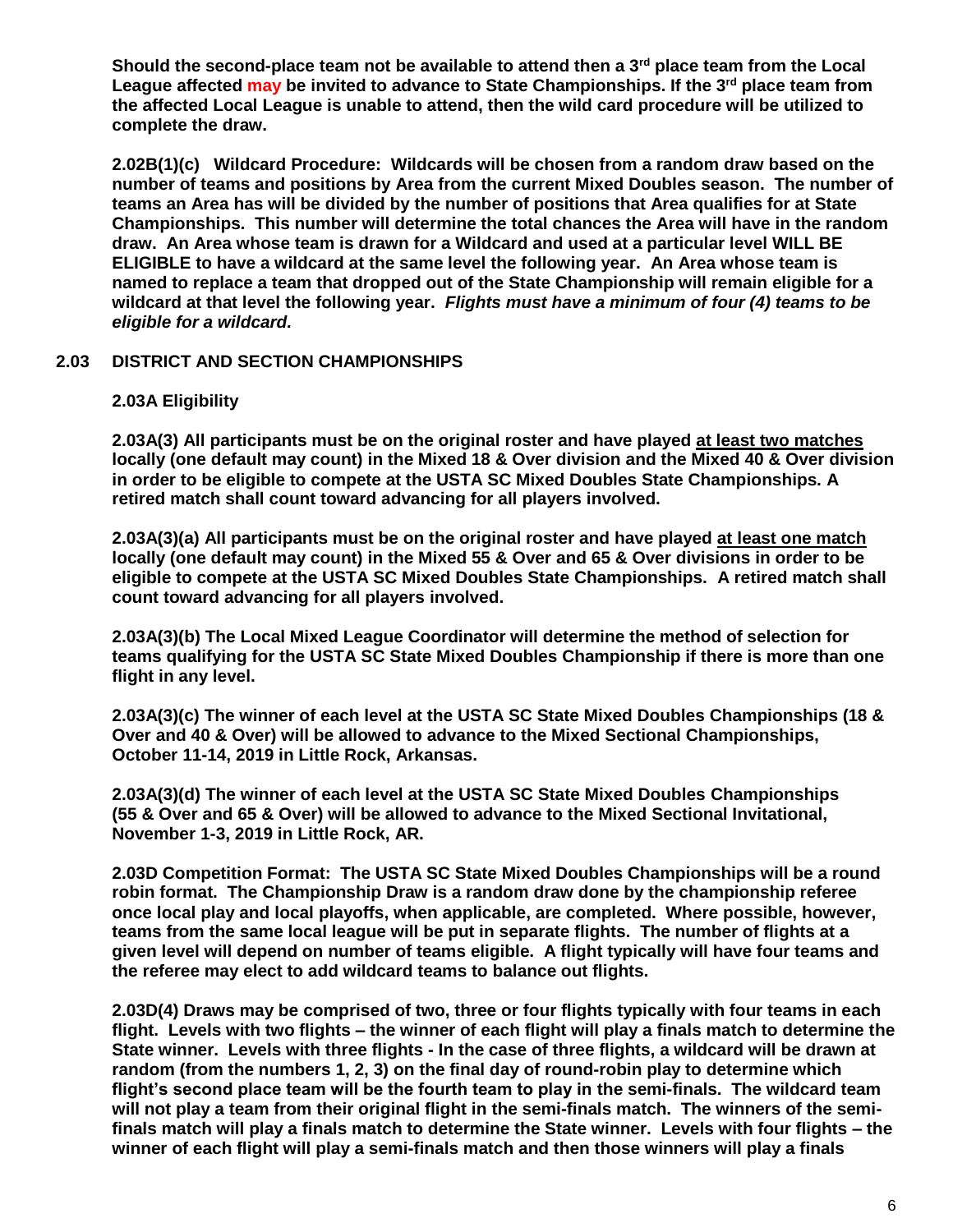**2.03H USTA SOUTH CAROLINA Championship Procedures in the Event of a Tie: In the event of a tie, in round robin play, the tie shall be broken by the first of the following procedures that does so:**

- **(1) Team Wins.**
- **(2) Individual Wins. Winner of the most individual matches in the entire competition.**
- **(3) Head-to-Head. Winner of head-to-head match.**
- **(4) Sets. Loser of the fewest number of sets.**
- **(5) Games. Loser of the fewest number of games.**

**2.03I(1) Any team defaulting a court for any reason at the State Championships will incur a \$100 fine payable immediately (cash or check) for each court defaulted. If a team does not pay the fine, they will not be permitted to play their next match and a grievance may be filed against all players on the state roster, which could result in the suspension of play from any USTA League play until the fine is paid. It is your team's responsibility to have players on every court at each match at a State championship.**

**2.03L USTA SOUTH CAROLINA Scoring of Team Defaults at the State Championship: If a team commits a 'team default", 2 out of 3 courts are defaulted, for any reason during round robin play, then all matches of that team played, or to be played, shall be null and void when determining standings but will be used for ratings and advancement purposes. If all teams in contention for the championships have already played the defaulting team in good faith, those matches stand as played. The defaulting team is ineligible to continue to play the remainder of their matches. The defaulting team will be responsible for the \$100 per line default penalty for all matches not played.**

**2.03L(a)** *A \$250.00 deposit from each team advancing to the championships is required.* **A team that withdraws from a championship after the online registration deadline (August 23, 2019) will be subject to a fine of \$250.00 per team, payable to USTA SC. The deposit is to be sent to the Local League Coordinator to hold until the championship begins. Once the team starts play in the championship, the Local League Coordinator will destroy the check. A grievance may be filed against the withdrawing team in addition to the \$250 fine. Penalties against these team members may include that all members on the submitted roster be banned from participating in any USTA leagues for a period of up to 364 days.**

**2.03L(b) Teams that withdraw from the championship after the online registration deadline date and before the draws are published will lose their \$250 deposit but may request a refund for registration fees. Teams that withdraw from the championship after the draws have been published will lose their \$250 deposit and their registration fees.**

**Please refer to the 2019 South Carolina Championship Procedures for full championship details.**

## **GRIEVANCE COMMITTEES**

**3.01A(1) Grievance Committees. Each local league shall appoint a Local League Grievance Committee. All Grievance Committees shall consist of no less than three persons, including a chairman, to adjudicate grievances. The members of the Committee may be the same as or different in whole or part, from the committee first approved. The USTA SC Manager of Adult Leagues will approve the members for a Local League Grievance Committee.**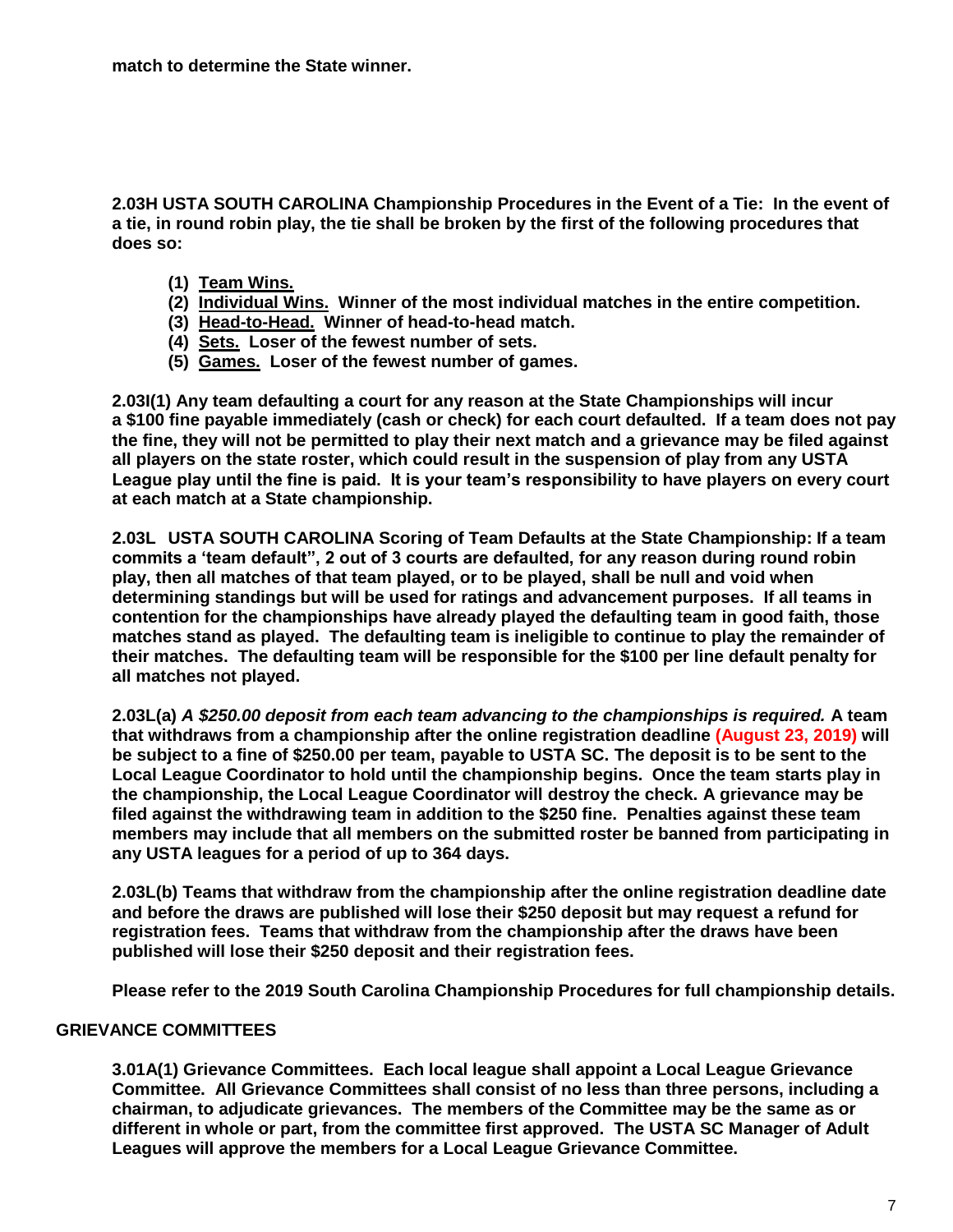**3.01A(2) The USTA SC Manager of Adult Leagues has the authority to appoint the persons who shall serve on Grievance and Grievance Appeals Committees in the place of those persons listed below in the case of conflict, absence or other inability to serve. Substitute appointments will come from members of the League Council.**

**The South Carolina State Mixed Doubles Grievance Committee is: Bonnie Sue Duncan, Chairman Susie Honeycutt, Member Mike Martin, Member**

**3.01B Grievance Appeals Committee. All Grievance Committees shall consist of no less than three persons, including a chairman, to consider appeals from the Grievance Committees. No member of the Grievance Appeals Committee may be a member of the Grievance Committee. The members of the Committee may be the same as or different in whole or part, from the committee first approved.**

**The South Carolina State Mixed Doubles Grievance Appeals Committee is: Kim Ozmon, Chairman Dee Mack, Member Joyce Harrison, Member**

#### **3.03E NTRP GRIEVANCES**

**Any grievance contending that a player's NTRP level is lower than his/her actual skill level shall constitute an NTRP Grievance. (See Reg. 3.03E (1)a)**

**3.03E(3)(a) NTRP Grievances filed within 7 days of the start date of the player's and/or captain's local league playoff and/or 21 days of the start date of the player's and/or captain's State Championships will be administered after the event unless the section authorizes the administration of the grievance prior to that time. If the grievance is not administered until after the event, points won by players will stand. Disqualified players and/or captains that are suspended will not be eligible to advance to the next level of championship play.**

**3.03E (8)(a) USTA South Carolina mandates that the party(ies) that files the NTRP Grievance complaint must provide the documentation to support their complaint at the time of their filing.**

**3.03E (8) (b) All Grievances must be filed on the appropriate Grievance Forms as mandated by the USTA Southern Tennis Association.**

#### **IMPORTANT DEADLINES:**

**LLC will submit team information to Manager of Adult Leagues – August 23, 2019 Deadline for online registration – August 23, 2019**

#### **CHAMPIONSHIP DATES AND LOCATIONS:**

 **Mixed 18 & Over and 40 & Over State Championships – Sept. 7-9, 2019 – Florence, SC Mixed 18 & Over and 40 & Over Sectional Championships – Oct. 11-14, 2019 – Little Rock, AR Mixed 55 & Over and 65 & Over State Championships –– Sept. 6-8, 2019 – Florence, SC Mixed 55 & Over and 65 & Over Sectional Invitational – Nov. 1-3, 2019 – Little Rock, AR**

**WEBSITE FOR MIXED STATE CHAMPIONSHIP INFORMATION:**